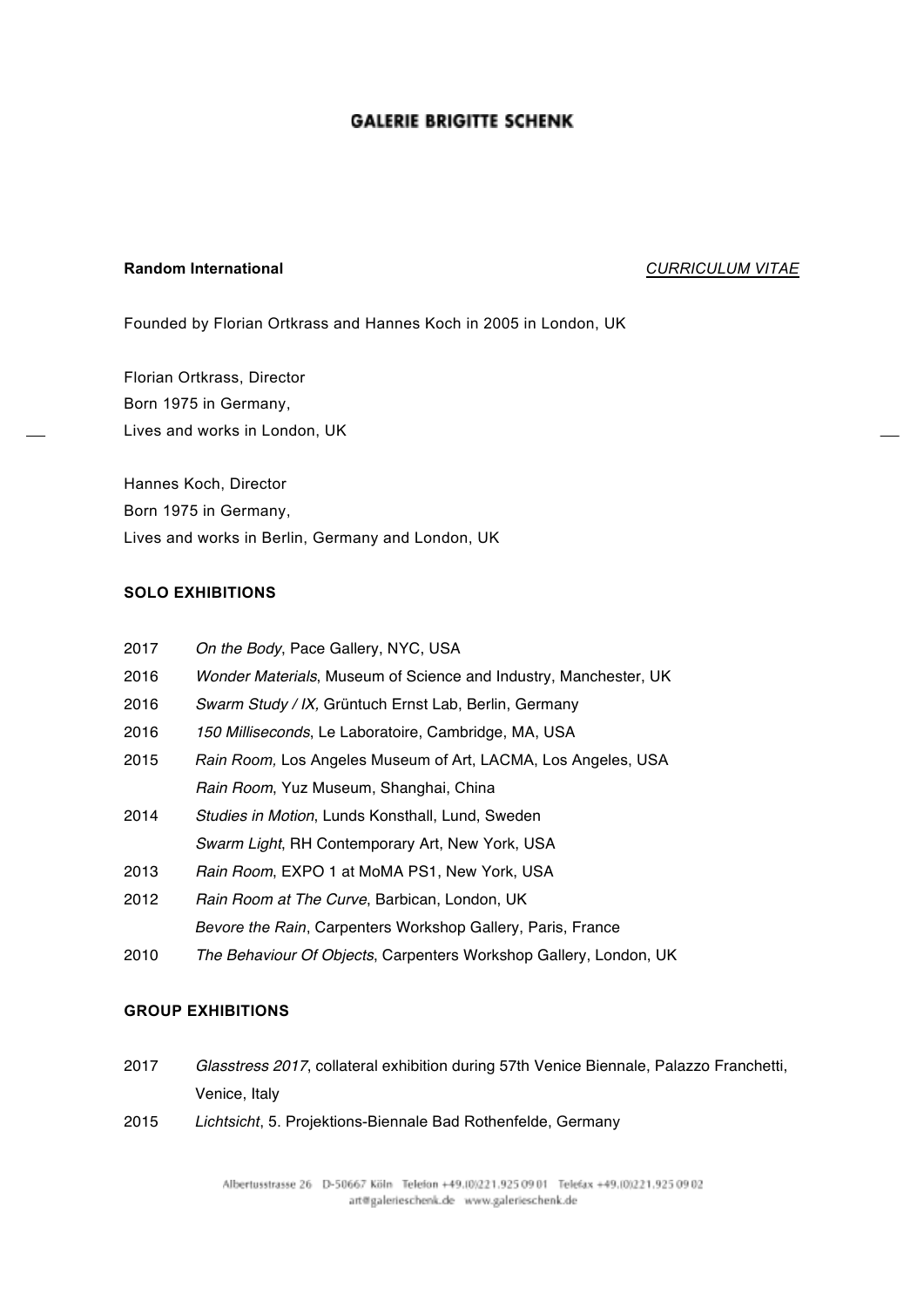# **GALERIE BRIGITTE SCHENK**

|      | FOMO, Marceille's Spring Festival of Contemporary Art, Marseille, France                     |
|------|----------------------------------------------------------------------------------------------|
| 2013 | Tower: Instant Structure for Schacht XII, Ruhrtriennale, Zeche Zollverein, Essen,<br>Germany |
|      | Total recall, Ars Electronica, Linz, Austria                                                 |
| 2012 | Digital Crystal: Swarovski, Design Museum, London, UK                                        |
|      | Future Self, MADE space, Berlin, Germany                                                     |
|      | No Object Is An Island, Cranbrook Art Museum, Troy, Michigan, USA                            |
|      | British Design 1948-2012: Innovation in the Modern Age, Victoria & Albert Museum,            |
|      | London, UK                                                                                   |
| 2011 | Curious Minds, Israel Museum, Jerusalem                                                      |
|      | In A Different Resolution, Series of Debates, London, UK                                     |
|      | Swarm Study III, Design Miami, Basel, Switzerland                                            |
|      | FLY, Moscow Biennale of Contemporary Art, Moscow, Russia                                     |
|      | Reflex, Installation, The Wellcome Commission, Wellcome Trust, London, UK                    |
|      | Waste Not Want It, Bloomberg Space, London, UK                                               |
|      | The Space Between Now and Then, Galeria OMR, Mexico Cit, Mexico                              |
| 2010 | Designer of the Future Award Show, Basel, Switzerland                                        |
|      | Design Vertigo, Spazio Fendi, Milan, Italy                                                   |
|      | DECODE: Digital Design Sensations, Victoria & Albert Museum London, UK                       |
| 2009 | Pinakothek der Moderne, The International Design Museum, München, Germany                    |
|      | Point of View, British Library, London, UK                                                   |
|      | Telling Tales, Victoria & Albert Museum London, UK                                           |
|      | Henry VIIIth, British Library, London, UK                                                    |
|      | Mirrors Installation, REGUS (Berkeley Square House), London, UK                              |
|      | Decode: Digital Design Sensations, Victoria & Albert Museum, London, UK                      |
| 2008 | Nowhere NOW HERE, Laboral Centro De Arte Gijon, Spain                                        |
|      | Ignite, Royal Opera House London, UK                                                         |
|      | Design and the Elastic Mind, MoMA, New York, USA                                             |
| 2007 | Digital Art Festival, Taipei, Taiwan                                                         |
|      | Temporary Printing, Christopher Henry Gallery, New York, USA                                 |
|      | Korea Design Biennale, GwangJu, Korea                                                        |